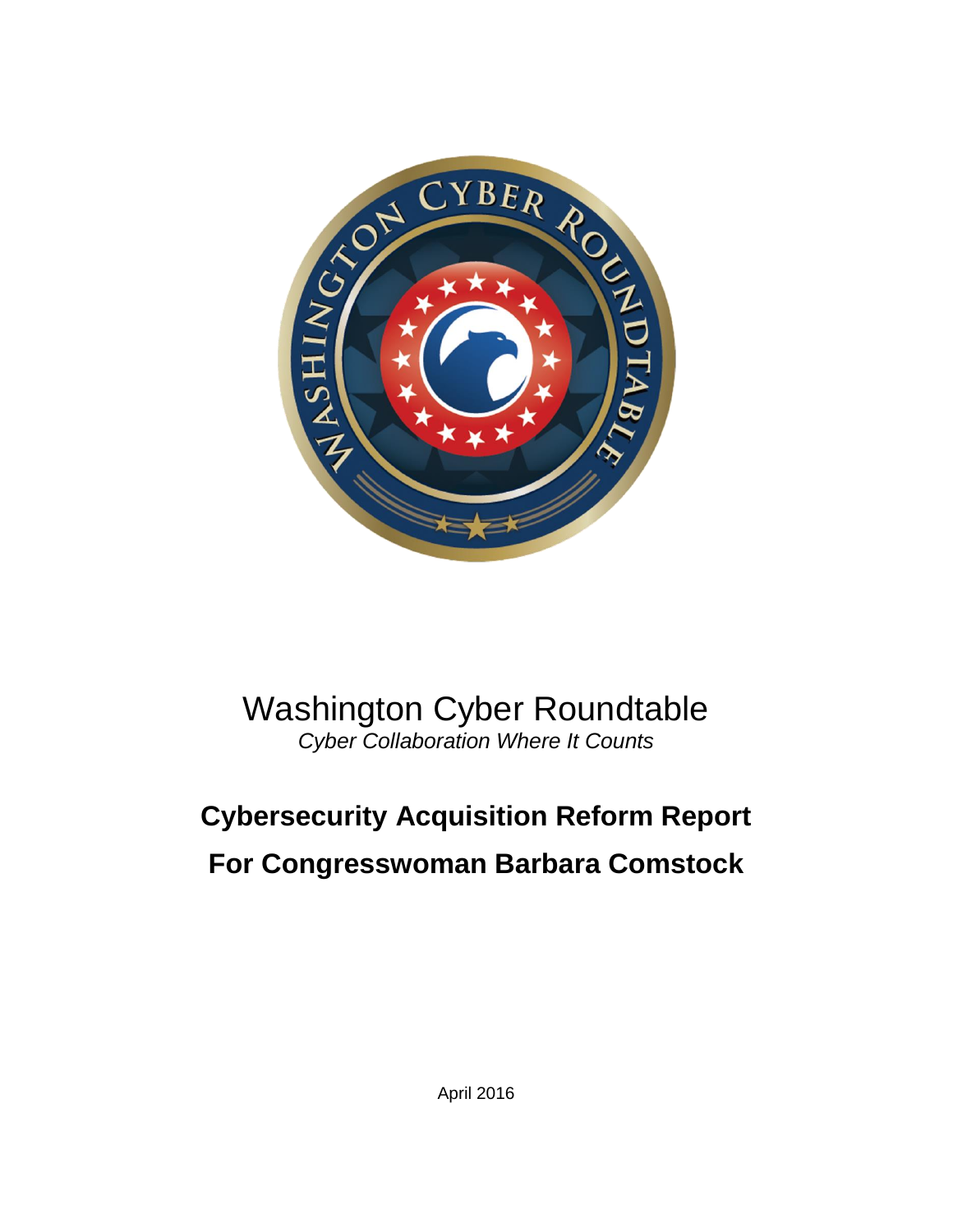### CYBERSECURITY ACQUISITION REFORM

#### **Introduction**

The Washington Cyber Roundtable hosted Congresswoman Barbara Comstock in March 2016 for a discussion about "Congress and Cybersecurity: The Way Ahead." She shared her views on current legislative efforts to improve the nation's cyber posture and the need for a healthy partnership between the public and private sectors. The exchange of ideas and challenges touched upon best practices, information sharing, education, forensics, and action items to bring before Congress.

A major concern of participants is how the current acquisition process is not responsive to or appropriate for the urgent need for cyber services and products. In many instances, the length of time to define government requirements and produce a Request for Proposal, review and award a contract is counter-productive, resulting in outdated or unusable cyber services and products. Additionally, a continuing resolution also deadlocks time sensitive cyber capability procurements through current means. Promoting basic cyber hygiene, requiring continuous diagnostic and mitigation efforts or other initiatives as advocated by the White House have not produced a sense of urgency nor stewardship in the cybersecurity realm. There remains a much needed culture shift in addressing the threats of poor cyber security practices.

Ironically, many of the issues were addressed in a report finalized in November 2013 in response to the government-wide implementation of EO 13636 and Presidential Policy Directive 21. This report, *Improving Cybersecurity and Resilience through Acquisition—Final Report of the Department of Defense and General Services Administration* provided a path forward with recommendations to strengthen cyber resilience of the Federal government by improving management of people, processes, and technology affected by the Federal Acquisition System. The final report is provided under separate cover.

This report is divided into two sections:

#### **1. How Congress Can Help**

Identifies specific actions Congress can take to improve the situation and improve national security.

#### **2. Reasoning Behind Industry's Call for Action**

Dives deeper into the background of why these actions need to be taken.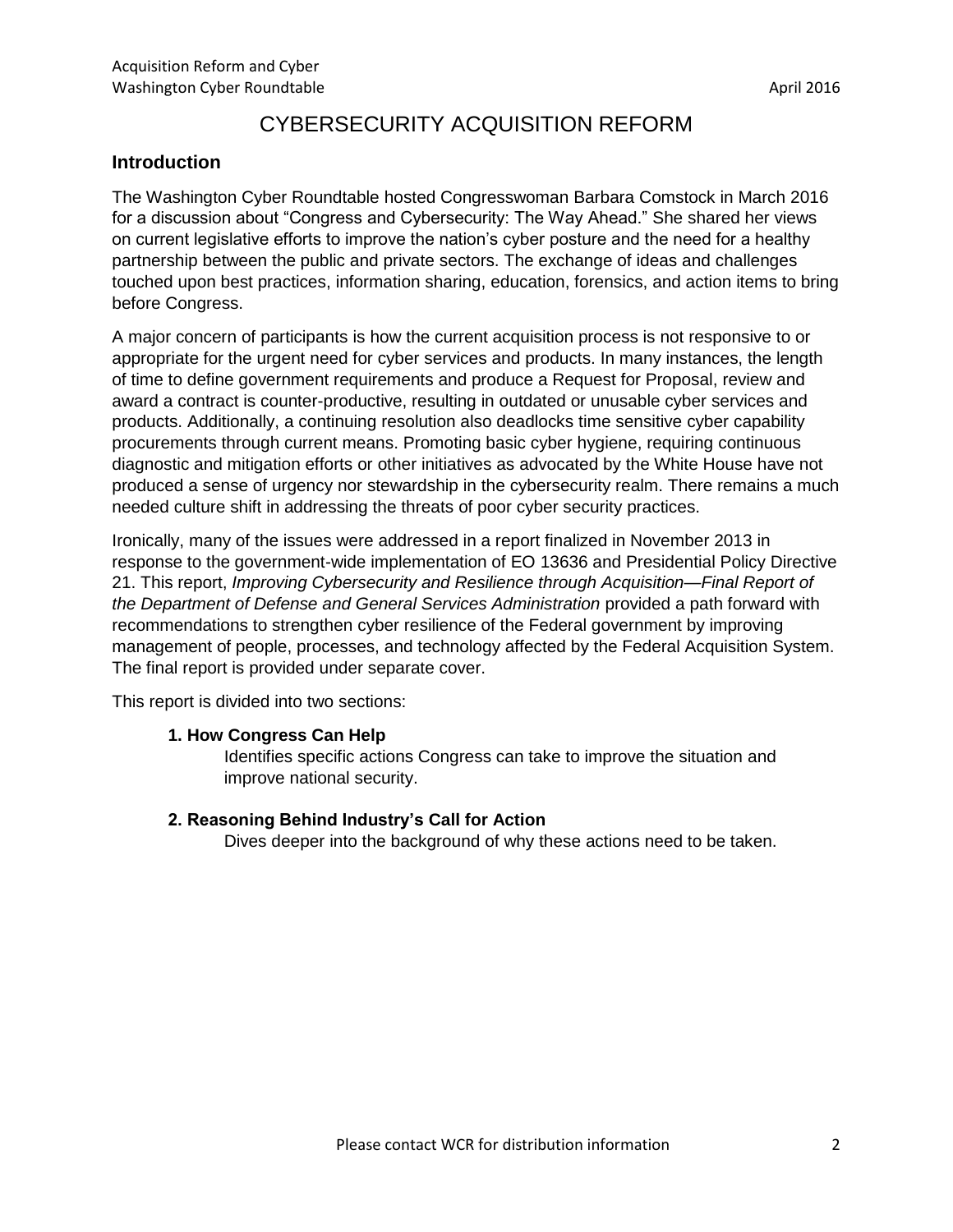#### **How Congress Can Help**

The following points should be addressed by legislation. Reasoning behind each point is illustrated in the following section.

1. Enforce implementation and oversight of existing regulations while initiating new policy that incentivizes a cultural bias toward continuous improvement through partnership, best practice identification, simplification, and speed of implementation. Provide the Department of Defense (DoD) latitude in programming IT funds to rapidly emerging threats and capabilities. Update as appropriate to ensure policy stays abreast of changes in the cyberspace landscape.

- a. Recommend adjusting the National Defense Appropriation Act to elevate cybersecurity to the same level as counterterrorism, allowing DoD to redirect funds as needed for urgent cybersecurity matters.
- b. Enforce the Common Criteria for Information Technology Security Evaluation developed in 2005. This process builds in security and sets a higher standard for software assurance. While no product will be forever secure, this baseline allows a framework for measurement.
- c. Implement recommendations of the DoD/GSA Report on *Improving Cybersecurity and Resilience through Acquisition.*

2. Enforce Industry adherence to NIST 800-171 $<sup>1</sup>$  to ensure protection of services is as</sup> important as protection of products introduced to government.

3. Recommend auditing programs such as "Ability One/Source America" to ensure goals are met. Consider open competition with other socio-economic small businesses and/or eligible non-profit companies.

#### **Reasoning Behind Industry's Call for Action**

 $\overline{\phantom{a}}$ 

#### **The IT Acquisition and Services Contracting Process**.

It is commonly known that the procurement cycle is not conducive to the fast-paced cyber technology. The time interval to define government requirements, produce a Request for Proposal, review and award a contract and potentially modify a contract for cyber security cannot be based on historical processes for industrial, mission-essential equipment. For example:

(a) The Department of Homeland Security (DHS) canceled a \$675M Cyber Centric Mission Support Services contract in February 2016 after repeated delays and a twoyear long wait. Submission date was pushed a month due to the number of vendor

 $1$  NIST 800-171 publication provides guidelines to ensure that sensitive federal information remains confidential when stored in nonfederal information systems and organizations.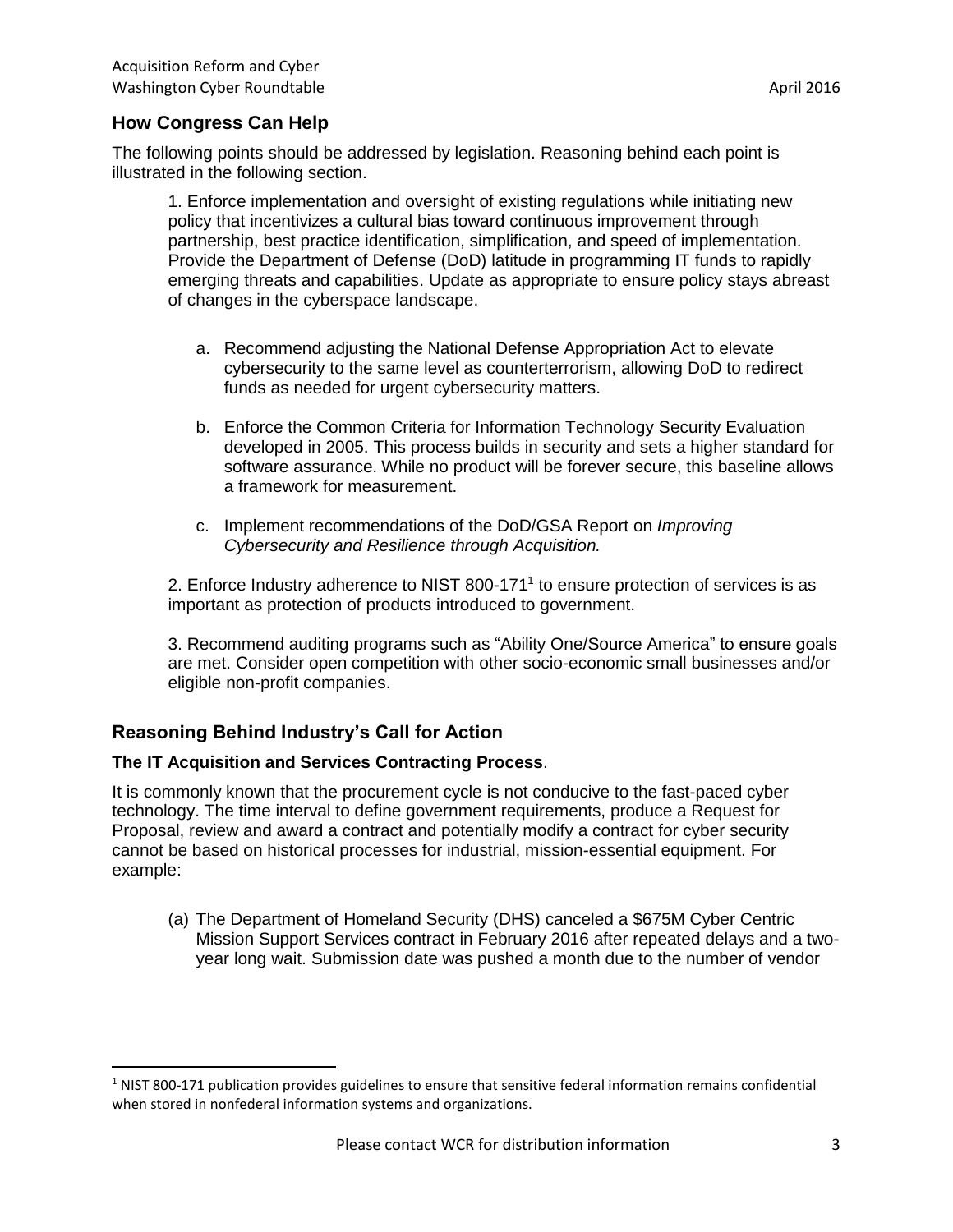$\overline{a}$ 

questions. FedBizOpps<sup>2</sup> listed 159 interested parties and some 100 companies felt the pinch of significant bid and proposal resource loss.

(b) DHS announced 17 firms winning a \$6B multiple-award Indefinite Delivery/Indefinite Quantity (IDIQ) for continuous diagnostics and mitigation (CDM) services and tools for all federal civilian departments and agencies in August 2013. The cyber threat and damage has increased according to open source research and the Federal Information Security Management Act (FISMA) report card shows the level of improvement still needed. However, less than \$300M in task orders have been awarded.

Cost is a factor for industry, as well as damage to the public/private trust relationship when there are major contract delays. There were some companies that did not bid on CDM, taking the long view that it would not be a profitable undertaking based on perception of government reliability of executing cyber contracts.

- **Training for contracting officers.** What appears to be missing is an applied understanding of the Industry resources involved in researching, building a team and pursuing a government contract—especially when award delays end in a non-award. A common theme surfaced during discussions that contracting officers with few years' experience are often risk-averse, less likely to have a depth of understanding of cyber mission needs, and fall back on general processes. This risk-aversion hinders collaboration between government and industry.
	- o Acquisition and Procurement **curricula** should be updated to deal with cybersecurity and its urgent nature. Examples of effective training efforts:
		- (a) The Office of Management and Budget (OMB) Office of Federal Procurement Policy created the Digital Services Contracting's Professional Training and Development Program. It is intended to develop professionals who can embed with agency digital service teams as their business advisers, as well as act as advocates for digital services procurement government-wide. The U.S. Digital Services launched in 2014 supports a transformative change in the federal acquisition culture, recognizing how revolutionary digital buying can be. Digital services procurement requires creativity, critical thinking, alliance-building and stakeholder wrangling. There is a Digital Service Playbook [\(http://playbook.cio.gov/\)](http://playbook.cio.gov/) as well as a TechFAR Handbook [\(http://playbook.cio.gov/techfar\)](http://playbook.cio.gov/techfar) produced to help government be agile and adopt smarter ways of acquiring high-quality digital services.
		- (b) Air Combat Command's Acquisition Management and Integration Center (AMIC) developed a progressive approach to acquisitions that helps the teams deal with the inevitable challenges of change. Their solution implemented on-going learning, enabled knowledge transfer and ensured team members spoke the same language as contracting professionals

<sup>&</sup>lt;sup>2</sup> Websites posting RFP information are obsolete as soon as posted. Industry teams have been formed and quite likely, the award is tilting favorably towards a team. Acquisition information access should be an equal opportunity similar to Exchange Traded Funds on Wall Street.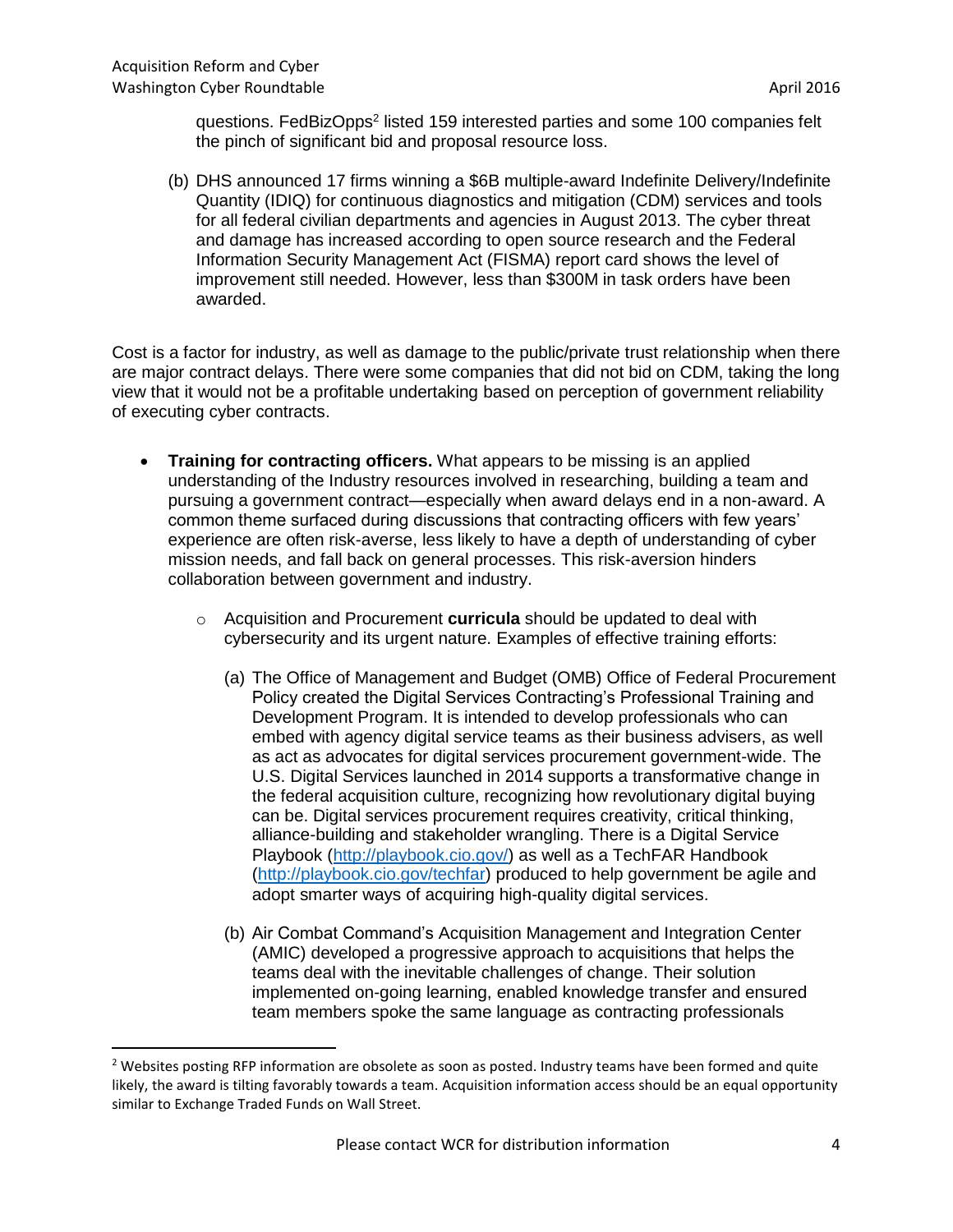$\overline{\phantom{a}}$ 

throughout the acquisition life cycle — from pre-award requirements gathering, to quality assurance, through contract closeout. Contracting, program management, logistics, financial management and quality assurance personnel all working together, breaking stove pipes while making acquisition a team sport.<sup>3</sup> This is a model to emulate.

- **Proper policy for requirement owners and strategic vehicles**. Established policies assume compliance and yet, it appears that in some organizations, there are no measurements or performance requirements to comply. At the micro level, scattered non-compliance may not have an impact. However, at the macro enterprise level, noncompliance may have far-reaching effect. The Lowest Price, Technically Acceptable  $(LPTA)<sup>4</sup>$  approach, while effective when requirements are clearly defined, has surfaced unintended consequences over the years. Contractors are forced to make decisions based on price regardless of the potential quality of work, compelled to offer a lower price solution that might not be in the best interest of the government, and afforded no room to deliver value-added solutions. The Federal Acquisition Regulation provides for best value continuum and a tradeoff process.<sup>5</sup>
- **Personnel.** A strategic view of staffing must consider the pendulum swing and logical consequences after a solution is in place. For example, the Air Force recruited/crosstrained a high number of prior service personnel to fill contracting/acquisition gaps and are now facing a shortage with retirement with that solution. This skills gap was highlighted in 2011 and recently stressed by  $OPM<sup>6</sup>$  – cybersecurity and contracting were two of the six mission-critical skill areas identified. A systemic adjustment to the Personnel structure is needed.

Whereas hiring/firing is less cumbersome in the private sector, the general federal challenge is the lengthy process to advertise a position, gather a list of potential applicants, interview and hire. The security clearance process, especially for hiring cyber professionals, can be monumental. For example, DHS has yet to unravel its Entry on Duty process. At the other end of the spectrum, dismissal of a non-performer is a monumental task equaled only by the amount of paperwork involved. Managers complain of the time taken away from the operational mission to deal with administrative issues. What is needed is an end-to-end process owner who can drive efficiency through barrier removal and sub-process owner accountability.

 **Improve requirements definition process.** There is a disconnect between operational owners and the contracting community. As in the previous AMIC example, awareness and interaction across operators, engineers, program management, acquisition and contracting and industry would greatly improve elements of the procurement lifecycle. Providing appropriate acquisition training for those functional area experts responsible to define requirements would be helpful so that a draft RFP for Industry review does not

<sup>3</sup> <http://www.strategyex.com/resources/knowledge-center/case-studies/usaf-air-combat-command>

<sup>4</sup> [http://www.informationweek.com/government/leadership/lpta-contracts-stifle-government-innovation/d/d](http://www.informationweek.com/government/leadership/lpta-contracts-stifle-government-innovation/d/d-id/1112071)[id/1112071](http://www.informationweek.com/government/leadership/lpta-contracts-stifle-government-innovation/d/d-id/1112071)

<sup>&</sup>lt;sup>5</sup> FAR 15.101 Best Value Continuum ; FAR 15.101-1 Tradeoff Process; FAR.101-2 Lowest Price Technically Acceptable Source Selection Process

<sup>6</sup> [http://www.govexec.com/management/2016/04/opm-agencies-figure-out-how-close-skills-gap-federal](http://www.govexec.com/management/2016/04/opm-agencies-figure-out-how-close-skills-gap-federal-workforce/127580/?oref=govexec_today_nl)[workforce/127580/?oref=govexec\\_today\\_nl](http://www.govexec.com/management/2016/04/opm-agencies-figure-out-how-close-skills-gap-federal-workforce/127580/?oref=govexec_today_nl)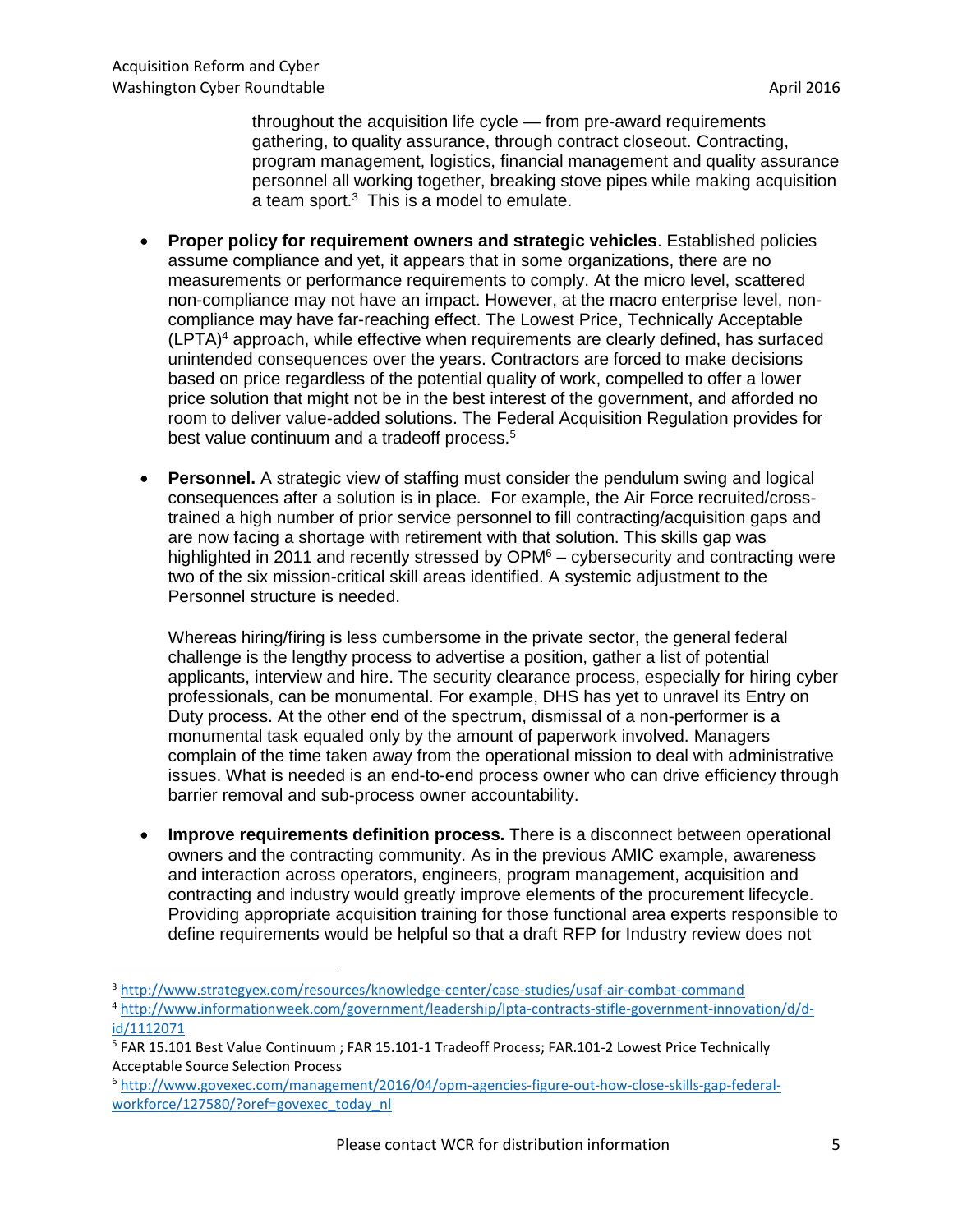$\overline{a}$ 

result in delay or modifications. Amending RFPs adds time and risk to successful proposals.<sup>7</sup>

A Request for Information (RFI) oftentimes is used to validate a government assumption. While RFIs indicate that an RFP is not necessarily forthcoming, some Industry partners wait for a draft Request for Proposal before expending resources. Perhaps a better way to expedite cyber procurement is via "proof of concept" and allow the government to deploy needed cyber tools quickly while agreeing to a contracting annuity clause in compliance with the FAR. This model would pay the vendor over a specific time to include reasonable interest.

- **Streamline Cyber Request for Proposal** creation and solicitation timeline. If the requirements definition is solid, and government /industry collaboration exists, then certainly an abbreviated RFP process limited to five pages with a two-week turnaround is possible for urgent cyber services and products. Another consideration is to use oral presentations and display of solution to a qualified team of cyber professionals and requirement owners.
- **Redirect cyber resources and establish accountability**. For years cyber professionals have lamented that security should be addressed in the design phase not "bolted on after production." The focus is not on the lifecycle, most likely because of the upfront cost and the race to market. However, considering the amount of funding directed to a "fix" for a small portion of the overall cyber security problems, the original issue falls by the wayside. Inadequate cyber security at the onset persists throughout the lifecycle. Cybersecurity is as critical an issue as vehicle crash testing or building code regulations. Request the Government Accountability Office a**nalyze the lifecycle savings for the total cost of ownership reduction.**
- Adjust **risk management thinking** to include good stewardship. In general, public and private organizations should act as responsible stewards of the [assets](https://en.wikipedia.org/wiki/Assets) they control. Their risk management outlook should include a belief they have the duty to national and economic interests. The International Organization for Standardization (ISO) 20121 - Event Sustainability Management System-Requirements with Guidance for Use - states in paragraph 3.20 that "responsibility for sustainable development shared by all those whose actions affect environmental performance, economic activity, and social progress, reflected as both a value and a practice by individuals, organizations, communities, and competent authorities." More simply, cybersecurity is everyone's business.

Government and Industry cannot wait for a publicized breach to act. The seriousness of the cyber threat does not diminish in time, it grows. The national and economic security relies on a concerted effort by the public/private communities.

 $\circ$  The recent thrust for technology innovation via Silicon Valley engagements by Department of Defense (DoD) and DHS, and General Services Administration's (GSA) attempt to simplify the contracting process for start-up companies by *FASt Lane* or *Startup Springboard* do not take into account the need for trusted,

 $7$  Contracting Officers should have the authority to mod contracts as changes in cyber policy and mandates arise. This will support better services and products when an awarded contract is in the later years but still adhering to outdated references and guidance.